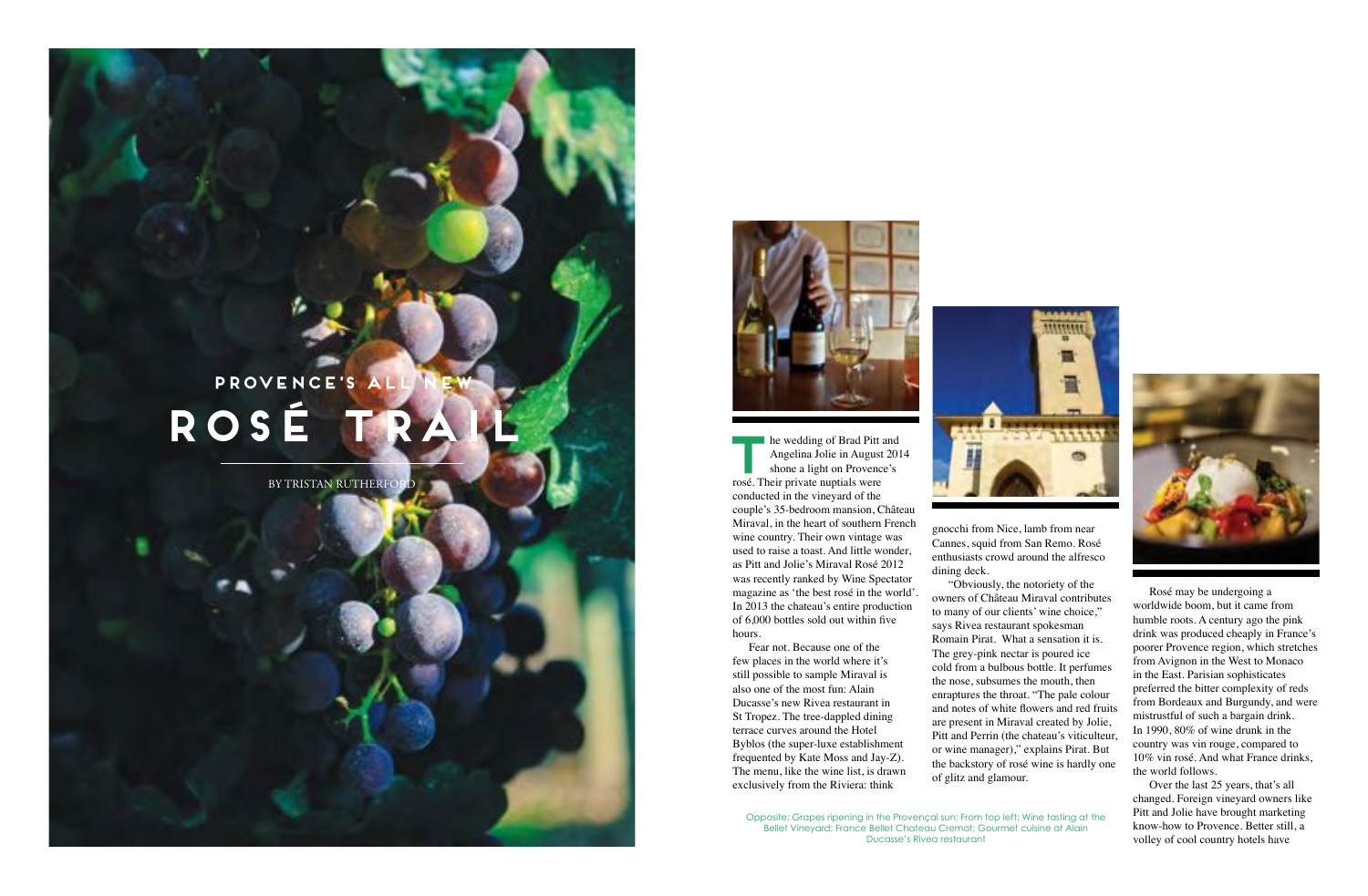

Above: Luberon Gordes view; Opposite: Mirabeau Vineyard's premium Pure vintage

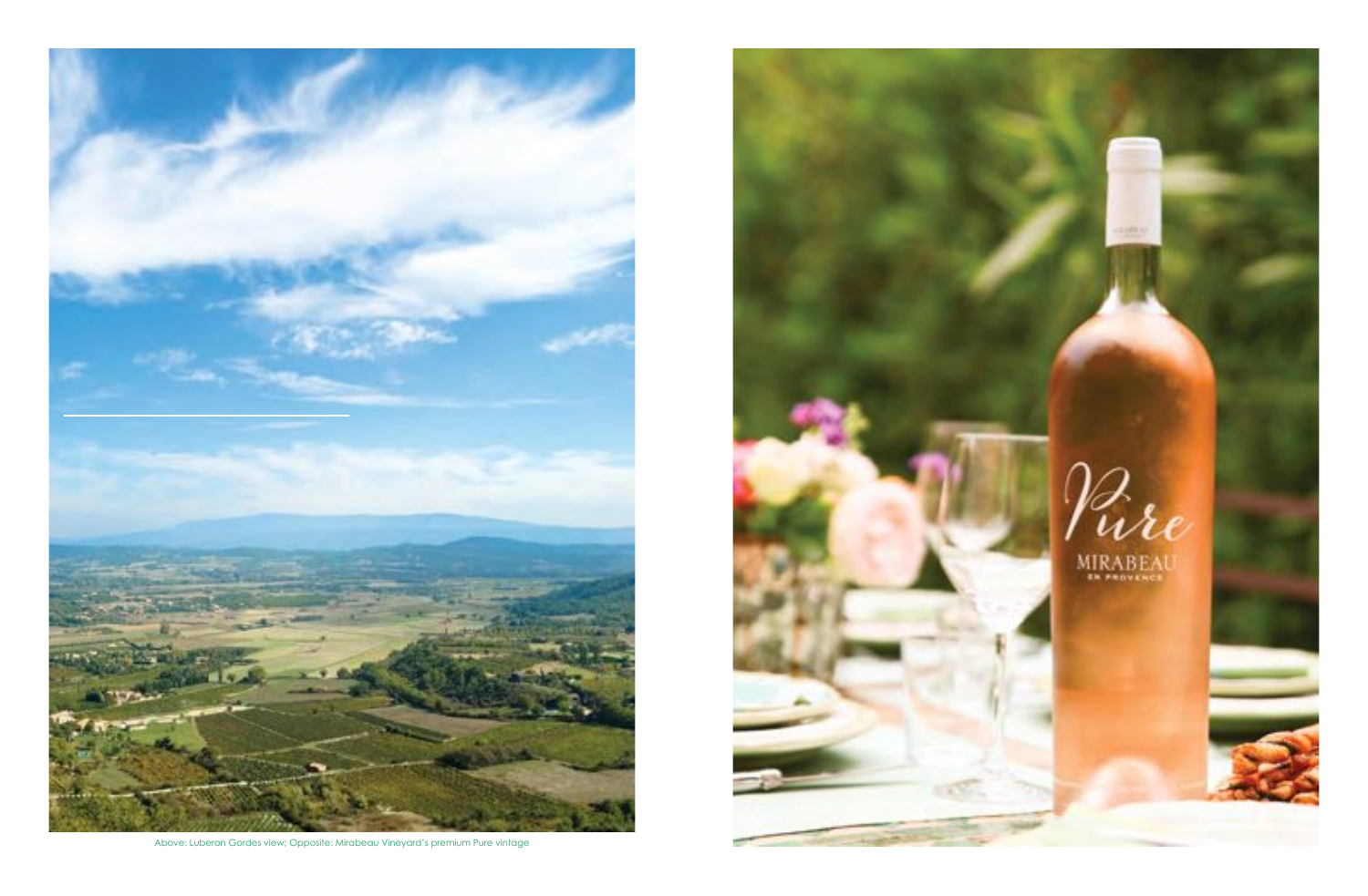

Above: La Bastide de Marie sits in beautiful setting of vineyards; Opposite, from top: Tables set for dinner at Alain Ducasse's restaurant in St Tropez; Mirabeau Vineyard's premium Pure vintage